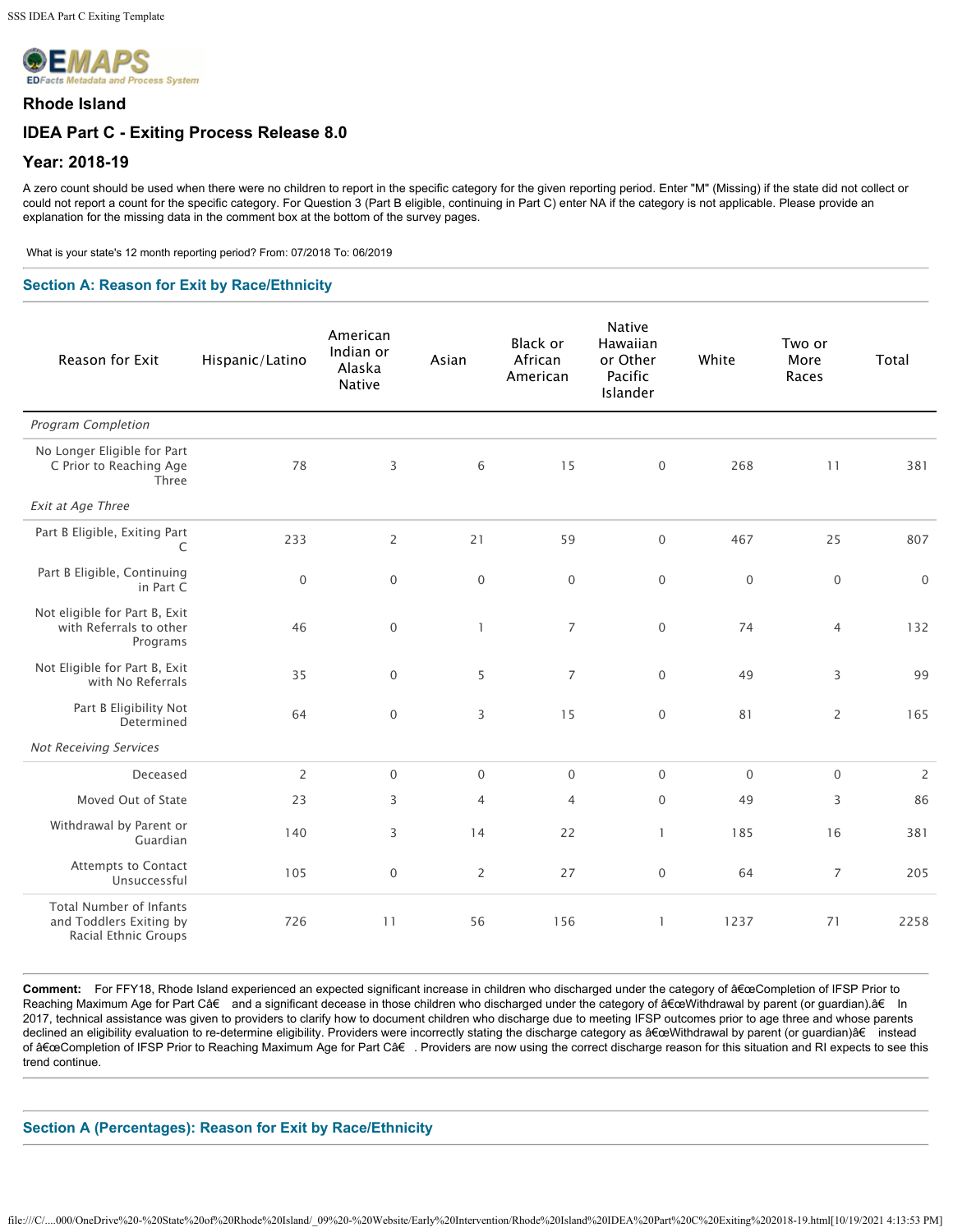SSS IDEA Part C Exiting Template

| Reason for Exit                                                                   | $\%$<br>Hispanic/Latino | $\%$<br>American<br>Indian or<br>Alaska<br><b>Native</b> | % Asian      | % Black or<br>African<br>American | % Native<br>Hawaiian<br>or Other<br>Pacific<br><b>Islander</b> | % White     | % Two or<br>More<br>Races | Total |
|-----------------------------------------------------------------------------------|-------------------------|----------------------------------------------------------|--------------|-----------------------------------|----------------------------------------------------------------|-------------|---------------------------|-------|
| <b>Program Completion</b>                                                         |                         |                                                          |              |                                   |                                                                |             |                           |       |
| No Longer Eligible for Part<br>C Prior to Reaching Age<br>Three                   | 20.5                    | 0.8                                                      | 1.6          | 3.9                               | 0                                                              | 70.3        | 2.9                       | 100   |
| Exit at Age Three                                                                 |                         |                                                          |              |                                   |                                                                |             |                           |       |
| Part B Eligible, Exiting Part<br>C                                                | 28.9                    | 0.2                                                      | 2.6          | 7.3                               | $\boldsymbol{0}$                                               | 57.9        | 3.1                       | 100   |
| Part B Eligible, Continuing<br>in Part C                                          | $\mathbf 0$             | $\mathsf{O}\xspace$                                      | $\mathbf{0}$ | $\mathbf 0$                       | $\boldsymbol{0}$                                               | $\mathbf 0$ | $\mathbf{0}$              | 100   |
| Not eligible for Part B, Exit<br>with Referrals to other<br>Programs              | 34.8                    | $\mathbf{0}$                                             | 0.8          | 5.3                               | $\mathbf{0}$                                                   | 56.1        | 3                         | 100   |
| Not Eligible for Part B, Exit<br>with No Referrals                                | 35.4                    | $\boldsymbol{0}$                                         | 5.1          | 7.1                               | $\boldsymbol{0}$                                               | 49.5        | 3                         | 100   |
| Part B Eligibility Not<br>Determined                                              | 38.8                    | $\boldsymbol{0}$                                         | 1.8          | 9.1                               | $\boldsymbol{0}$                                               | 49.1        | 1.2                       | 100   |
| <b>Not Receiving Services</b>                                                     |                         |                                                          |              |                                   |                                                                |             |                           |       |
| Deceased                                                                          | 100                     | $\mathbf 0$                                              | $\mathbf{0}$ | $\mathbf 0$                       | $\boldsymbol{0}$                                               | $\mathbf 0$ | $\mathbf 0$               | 100   |
| Moved Out of State                                                                | 26.7                    | 3.5                                                      | 4.7          | 4.7                               | $\boldsymbol{0}$                                               | 57          | 3.5                       | 100   |
| Withdrawal by Parent or<br>Guardian                                               | 36.7                    | 0.8                                                      | 3.7          | 5.8                               | 0.3                                                            | 48.6        | 4.2                       | 100   |
| <b>Attempts to Contact</b><br>Unsuccessful                                        | 51.2                    | $\mathbf 0$                                              | $\mathbf{1}$ | 13.2                              | $\mathbf 0$                                                    | 31.2        | 3.4                       | 100   |
| <b>Total Number of Infants</b><br>and Toddlers Exiting by<br>Racial Ethnic Groups | 32.2                    | 0.5                                                      | 2.5          | 6.9                               | $\boldsymbol{0}$                                               | 54.8        | 3.1                       | 100   |

# **Section B: Reason for Exit by Gender**

| Reason for<br>Exit                                                      | Male     | Female   | Total    |
|-------------------------------------------------------------------------|----------|----------|----------|
| <b>Program Completion</b>                                               |          |          |          |
| No Longer<br>Eligible for Part<br>C Prior to<br>Reaching Age<br>Three   | 221      | 160      | 381      |
| <b>Exit at Age Three</b>                                                |          |          |          |
| Part B Eligible,<br>Exiting Part C                                      | 559      | 248      | 807      |
| Part B Eligible,<br>Continuing in<br>Part C                             | $\Omega$ | $\Omega$ | $\Omega$ |
| Not eligible for<br>Part B, Exit with<br>Referrals to<br>other Programs | 87       | 45       | 132      |
| Not Eligible for<br>Part B, Exit with<br>No Referrals                   | 62       | 37       | 99       |
| Part B Eligibility                                                      | 102      | 63       | 165      |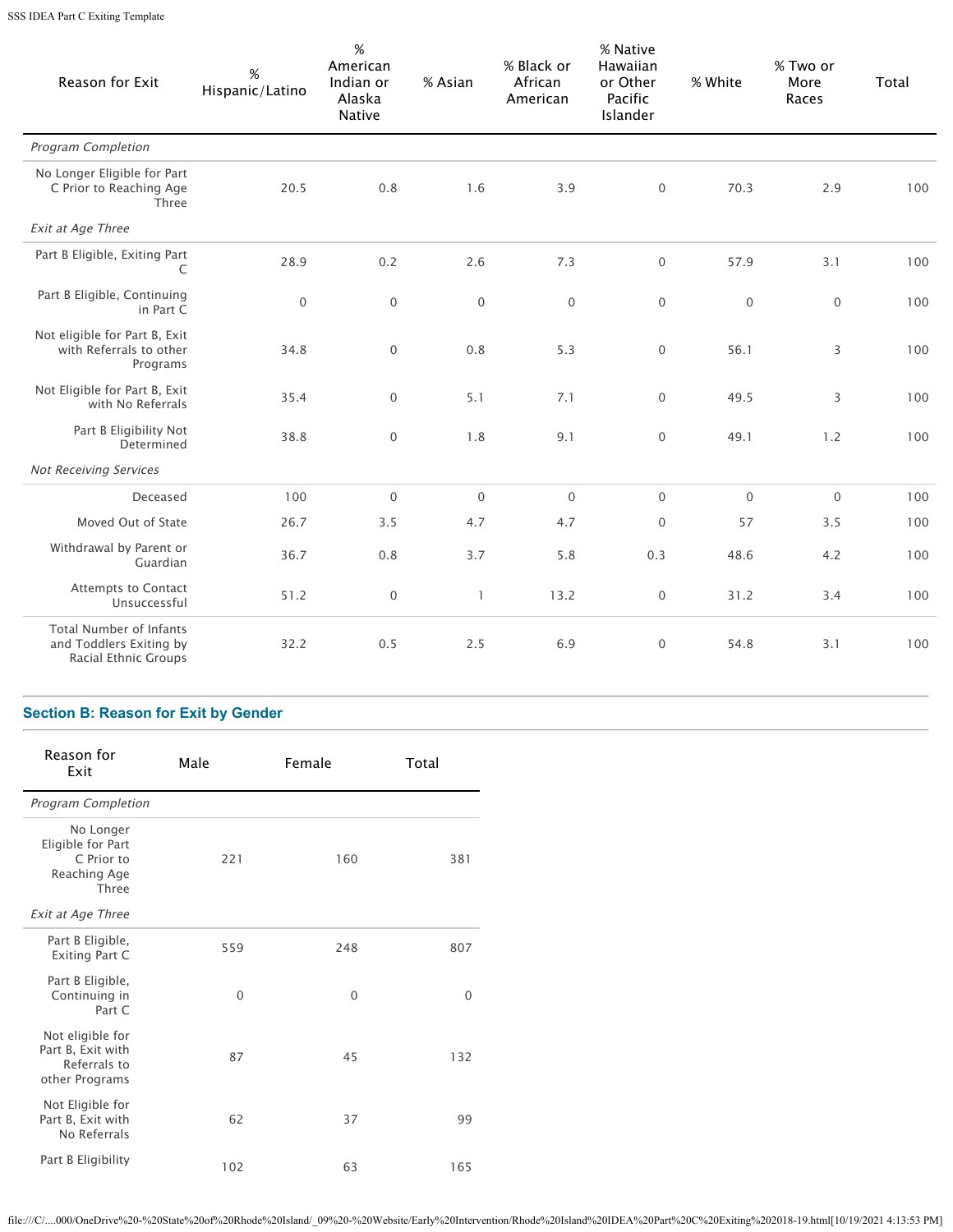## SSS IDEA Part C Exiting Template

### Not Determined

Not Receiving Services

| Deceased                                                                      | 1    |     | $\overline{2}$ |
|-------------------------------------------------------------------------------|------|-----|----------------|
| Moved Out of<br>State                                                         | 55   | 31  | 86             |
| Withdrawal by<br>Parent or<br>Guardian                                        | 219  | 162 | 381            |
| Attempts to<br>Contact<br>Unsuccessful                                        | 125  | 80  | 205            |
| <b>Total Number of</b><br>Infants and<br><b>Toddlers Exiting</b><br>by Gender | 1431 | 827 | 2258           |

**Comment:** 

## **Section B (Percentages): Reason for Exit by Gender**

| Reason for<br>Exit                                                           | % Male | % Female | Total |
|------------------------------------------------------------------------------|--------|----------|-------|
| <b>Program Completion</b>                                                    |        |          |       |
| No Longer<br>Eligible for Part<br>C Prior to<br>Reaching Age<br><b>Three</b> | 58     | 42       | 100   |
| <b>Exit at Age Three</b>                                                     |        |          |       |
| Part B Eligible,<br><b>Exiting Part C</b>                                    | 69.3   | 30.7     | 100   |
| Part B Eligible,<br>Continuing in<br>Part C                                  | 0      | 0        | 100   |
| Not eligible for<br>Part B, Exit with<br>Referrals to<br>other Programs      | 65.9   | 34.1     | 100   |
| Not Eligible for<br>Part B, Exit with<br>No Referrals                        | 62.6   | 37.4     | 100   |
| Part B Eligibility<br>Not Determined                                         | 61.8   | 38.2     | 100   |
| <b>Not Receiving Services</b>                                                |        |          |       |
| Deceased                                                                     | 50     | 50       | 100   |
| Moved Out of<br>State                                                        | 64     | 36       | 100   |
| Withdrawal by<br>Parent or<br>Guardian                                       | 57.5   | 42.5     | 100   |
| Attempts to<br>Contact<br>Unsuccessful                                       | 61     | 39       | 100   |
| <b>Total Number of</b><br>Infants and                                        | 63.4   | 36.6     | 100   |